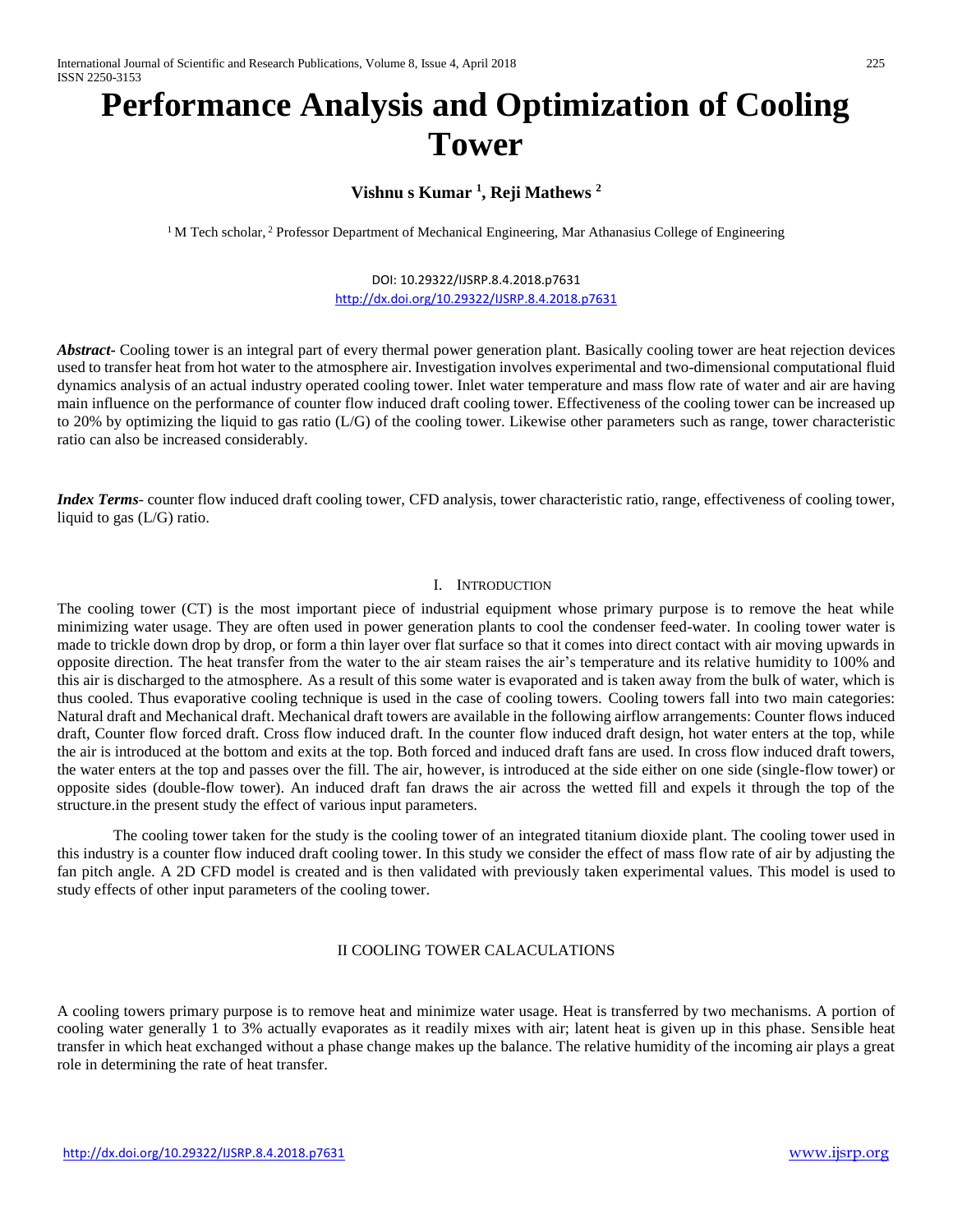International Journal of Scientific and Research Publications, Volume 8, Issue 4, April 2018 226 ISSN 2250-3153 According to thermodynamics

Heat removed from water  $=$  heat absorbed by surrounding air

L  $(T1 - T2) = G(h2 - h1)$ 

 $L/G=(h2-h1)/(T1-T2)$ 

Where,

 $L =$  mass flow rate of water entering the tower,  $G =$  mass flow rate of air through the tower,  $T1 =$  hot water temperature

 $T2$  = cold water temperature, Temperature of air water vapor mixture at the inlet wet bulb temperature =  $32.7^{\circ}c$ 

Temperature of air water vapor mixture at the exhaust wet bulb temperature  $=35^{\circ}c$ 

h<sub>2</sub> enthalpy of air water vapor mixture at the exhaust wet-bulb temperature = 98.4kj/kg

h1 = enthalpy of air – water vapor mixture at the inlet wet bulb temperature =  $97.8Kj/kg$ 

Relative humidity  $= 90\%$ 

The values of h1 and h2 are obtained from psychometric chart at 95% relative humidity corresponding to inlet and exhaust wet – bulb temperature of air-water vapor mixture.

 $L = 2400$  cubic meter/hr.

The flow of water is regulated by using 4 pumps whose combined efficiency is 85% and each pump has capacity to regulate 600 cubic meter/hr.

Therefore L=  $600*4 = 2400$  cubic meter/hr. the pumps are 85% efficient

Therefore L=  $2400*(85/100) = 2040$  cubic meter/hr.

Average hot water temperature to the tower and average cold water temperature from the tower checked in each hour a day for last 6 days is given below

| Day        | Cold water temperature | Hot water temperature |
|------------|------------------------|-----------------------|
| 8/01/2018  | 33                     | 41                    |
| 9/01/2018  | 34                     | 43                    |
| 10/01/2018 | 32                     | 40                    |
| 11/01/2018 | 31                     | 40                    |
| 12/01/2018 | 33                     | 42                    |
| 13/01/2018 | 33                     | 42                    |

Table 1 Temperature reading (KMML CT)

Thermodynamics also dictate that the heat removed from the water must be equal to the heat absorbed by the surrounding air:

L  $(T_1 - T_2) = G (h_2 - h_1)$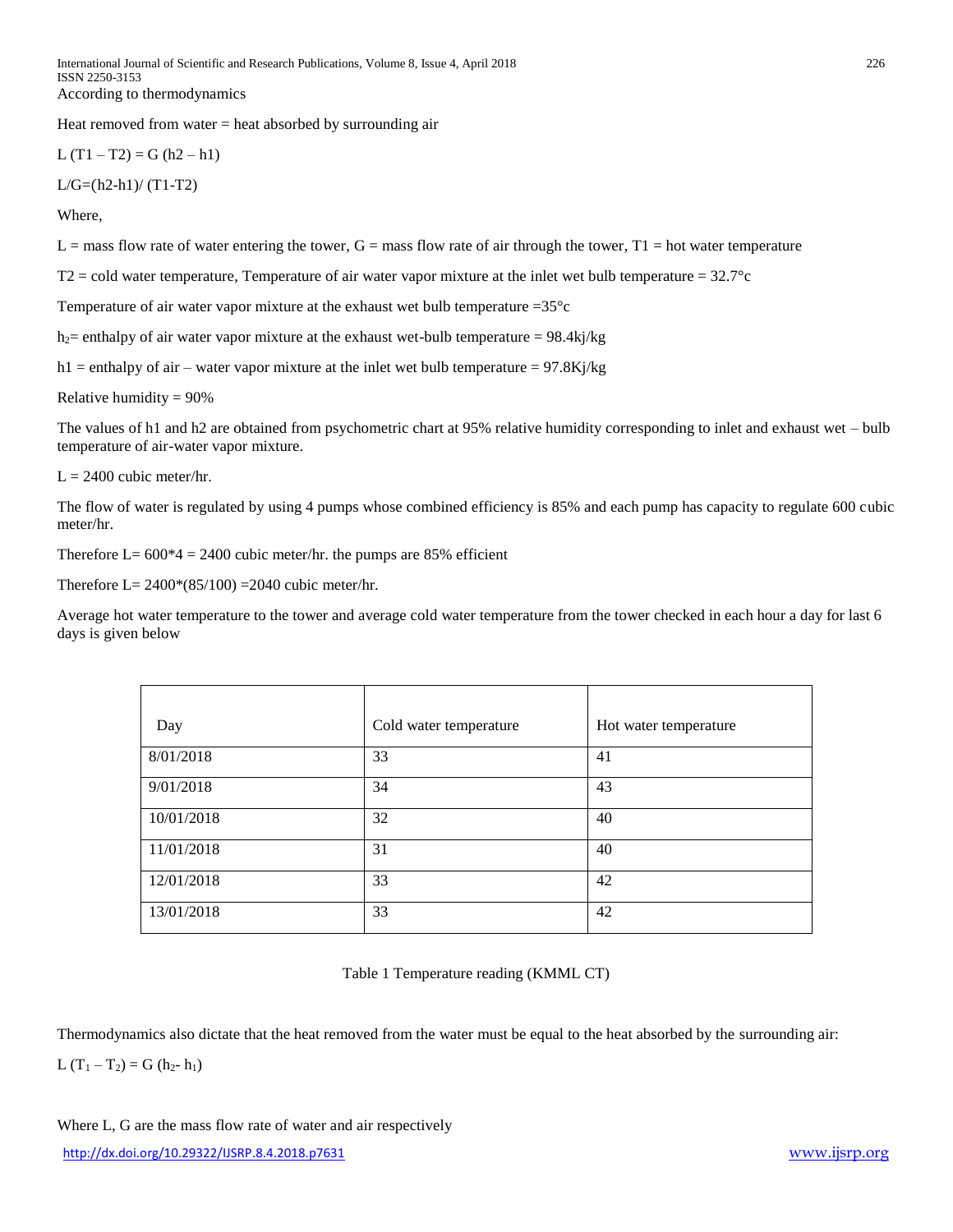International Journal of Scientific and Research Publications, Volume 8, Issue 4, April 2018 227 ISSN 2250-3153 Average cold water temperature (T<sub>1</sub>) = 32.7°C, Average hot water temperature (T<sub>2</sub>) = 41.3°C Inlet wet bulb temperature of air  $T_{wb1} = 28$ , Exit wet bulb temperature of air  $T_{wb2} = 34$ Corresponding to inlet and exit wet bub temperatures the enthalpies are taken from psychometric chart  $h2$  = enthalpy of air-water vapor mixture at exhaust wet-bulb temperature = 120KJ/KG  $h1$  = enthalpy of air-water vapor mixture at inlet wet-bulb temperature = 94KJ/KG  $566(41.3 - 32.7) = G(120 - 94)$  $G = 187Kg/s$ 

 $V =$  volume of air entering  $= 9008$  cubic meter/minute

Calculation of Makeup water required:

Total loss = drift losses + evaporative losses + blow down losses + supply of hot water to MS plant

 $D =$  drift losses = 0.15% of water supply =  $(0.15/100)$  \*2040 = 3.06 cubic meter/hr.

E = evaporative losses =  $0.00085$ \*water flow rate\*(T1 –T2)

 $= 0.00085*2040*(41.3 - 32.7) = 14.91$  cubic meter/hr.

Blow down losses =  $[E - {(C - 1)*D}]/(C-1)$ 

Where  $C = cycles = solids$  in circulating water / solids in making up water

Assume that the level of chlorides in the makeup water = 250ppm

And do not want level to go beyond 750 ppm14.91 cubic meter/hr.

Therefore blow down losses =  $[14.91 - {(3-1)*3.06}] / (3-1)$ 

 $= 4.395$  cubic meter/hr.

| Day        | Water supplied       |
|------------|----------------------|
|            |                      |
| 08/01/2018 | 1065 cubic meter/day |
| 09/01/2018 | 1094 cubic meter/day |
| 10/01/2018 | 1131 cubic meter/day |
| 11/01/2018 | 900 cubic meter/day  |
| 12/01/2018 | 692 cubic meter/day  |
| 13/01/2018 | 1123 cubic meter/day |

Table 2 Hot water supply to MS plant for 6 days

Average water supplied to MS plant = 1001 cubic meter/day.

 $= 41.7$ cubic meter/hr.

Therefore make up water required =  $3.06 + 14.91 + 4.395 + 41.7 = 64.065$ cubic meter/hr.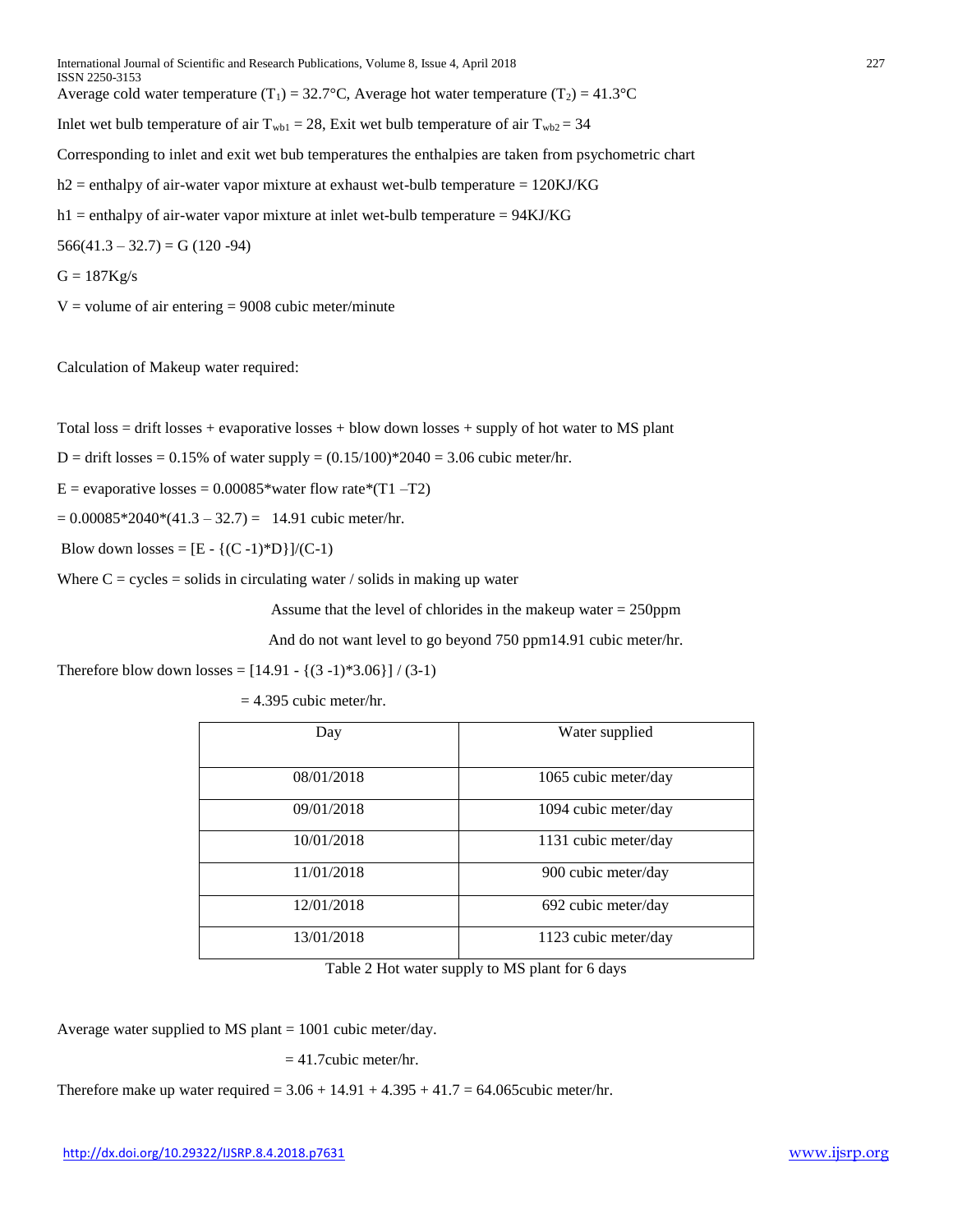International Journal of Scientific and Research Publications, Volume 8, Issue 4, April 2018 228 ISSN 2250-3153 Efficiency  $(E) = [$ (hot water temperature cold water temperature)/ (hot water temperature – wet bulb temperature)\*100  $= [(41.3-32.7)/(41.3-28)]*100$ =64.46%

#### **Analysis of air flow through existing aluminum alloy fan:**

Calculation of air velocity and flow rate through the cooling tower Pitch angle  $(\theta) = 11^{\circ}$ Pitch distance = r tan $\theta$  = 6 tan 11 = 1.166

Pitch distance and velocity are connected by the following relation,

 $1.166 = [12*V]/[S*RPM]$ 

 $V = air$  velocity (foot/minute)

RPM (Rotations per minute)  $= 420$ 

S (fan series)  $= 70$ 

 $1.166 = [12*V] / [70*420]$ Air Velocity =  $2795$  ft /minute =  $14$ m/sec.

To calculate ACFM (Actual cubic flow per minute),

 $V = [1.27*(ACFM)] / [DR<sup>2</sup> – (S/12)<sup>2</sup>]$ 

 $DR$  – diameter of fan ring in feet = 13ft

 $2795 = [1.27 (ACFM)] / [132 - (70/12)2]$ 

ACFM = 318082.5 Cubic feet per minute

= 9020 meter cube per min

#### **Analysis of air flow rate by variable pitch FRP fan:**

FRP fan used are variable pitch axial fan. And as the pitch angle increases the volume of air drawn by the axial fan also increases. As the mass flow of air increases the amount available to water molecules also increases, as a result the heat transfer rate also increases

Pitch angle  $(\theta) = 14^{\circ}$ 

Pitch distance =  $r \tan \theta = 6 \tan 14 = 1.495$ 

 $2.75 = [12*V]/[S*RPM]$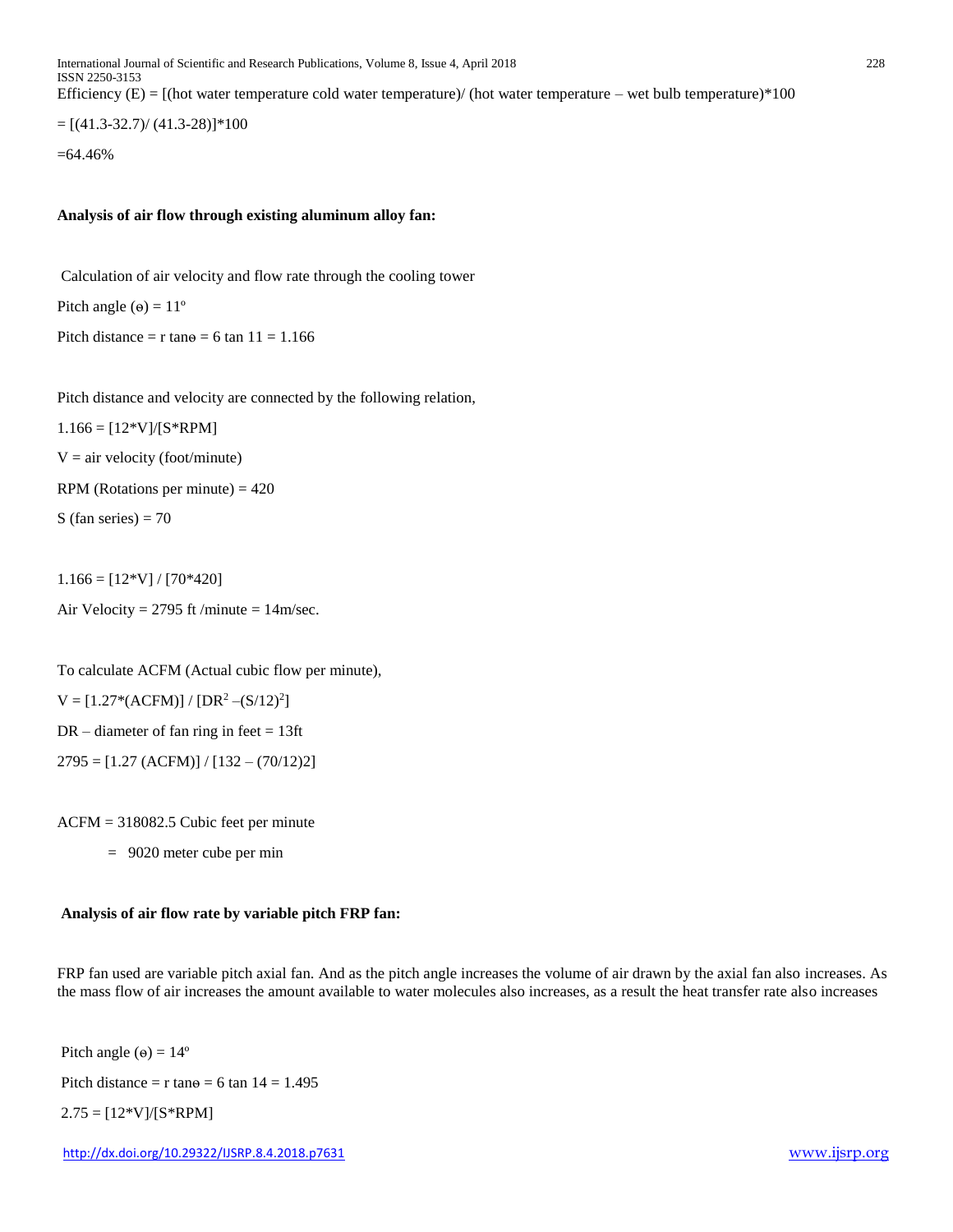$RPM = 420$ 

 $S = 70$ 

 $2.75 = [12*V]/[70*420]$ 

Air Velocity =  $3665.12$ ft./minute =  $18$ m/sec.

To calculate ACFM (Actual cubic flow per minute),

 $V = [1.27*(ACFM)] / [DR2-(S/12)2]$ 

 $DR$  – diameter of fan ring in feet = 13ft

3665= [1.27 (ACFM)] / [132 –70/12)2]\*

ACFM = 416891.7 Cubic feet per minute

 $= 11804.9$  meter cube

Percentage increase in volume flow rate of air =  $[(11804.9 - 9020) / 9020] * 100 = 30.8\%$ 

#### III NUMERICAL MODEL

The numerical analysis conducted is a multiphase model, consisting of two phases' water and air. Air is considered as the working fluid. The flow is considered to be transient, turbulent with constant fluid properties. Evaporation and condensation technique is used. Condensation frequency is kept nil. Standard k-epsilon turbulent model is used due to the presence of high vorticities. The main objective of this study is to determine the effect of increased mass flow rate of air achieved by the use of FRP fans instead of aluminum alloy fans.

Effects of varying the mass flow rate of water and air along with the effect of inlet water temperature are studied. For optimizing inlet air temperature are kept constant and mass flow rate of water and air are taken as optimizing variables. The above mentioned conditions, together with the boundary conditions form a set of coupled non-linear partial differential equations and will be solved using FLUENT 15.5

#### Description of Model

A 2D CFD model of a counter flow forced draft cooling tower is made. Its dimension are cooling tower height 608 inches diameter of fan 144 inches, water inlet pipe diameter 8inches, water basin length 400 inches, the cooling tower consist of 7 cells and the area of the fill is taken as 80900 square inches. Operating conditions include initial air velocity of 14m/sec, volume flow rate of water 2040 cubic meter per hour, inlet water temperature of 314k. The CFD model created is validated with the experimental results. And validated CFD model is used to determine the effect of inlet water temperature and effect of L/G ratio on heat transfer rate.

#### Geometry

Initially 2-D, CFD model of counter flow forced draft cooling tower is created considering important details some assumption were made to take into account the main features of real construction of cooling tower. 2-D symmetric model is developed; fixing the fill corresponding to real arrangement, Cooling tower shell is considered as a wall with zero thickness, Assuming symmetrical thermal and flow field in the model, only one half of the cooling tower is modeled with a symmetry boundary condition, The outlet of the peak cooler cells is created with rectangular cross- Reference conditions

#### ➢ Tower height 15m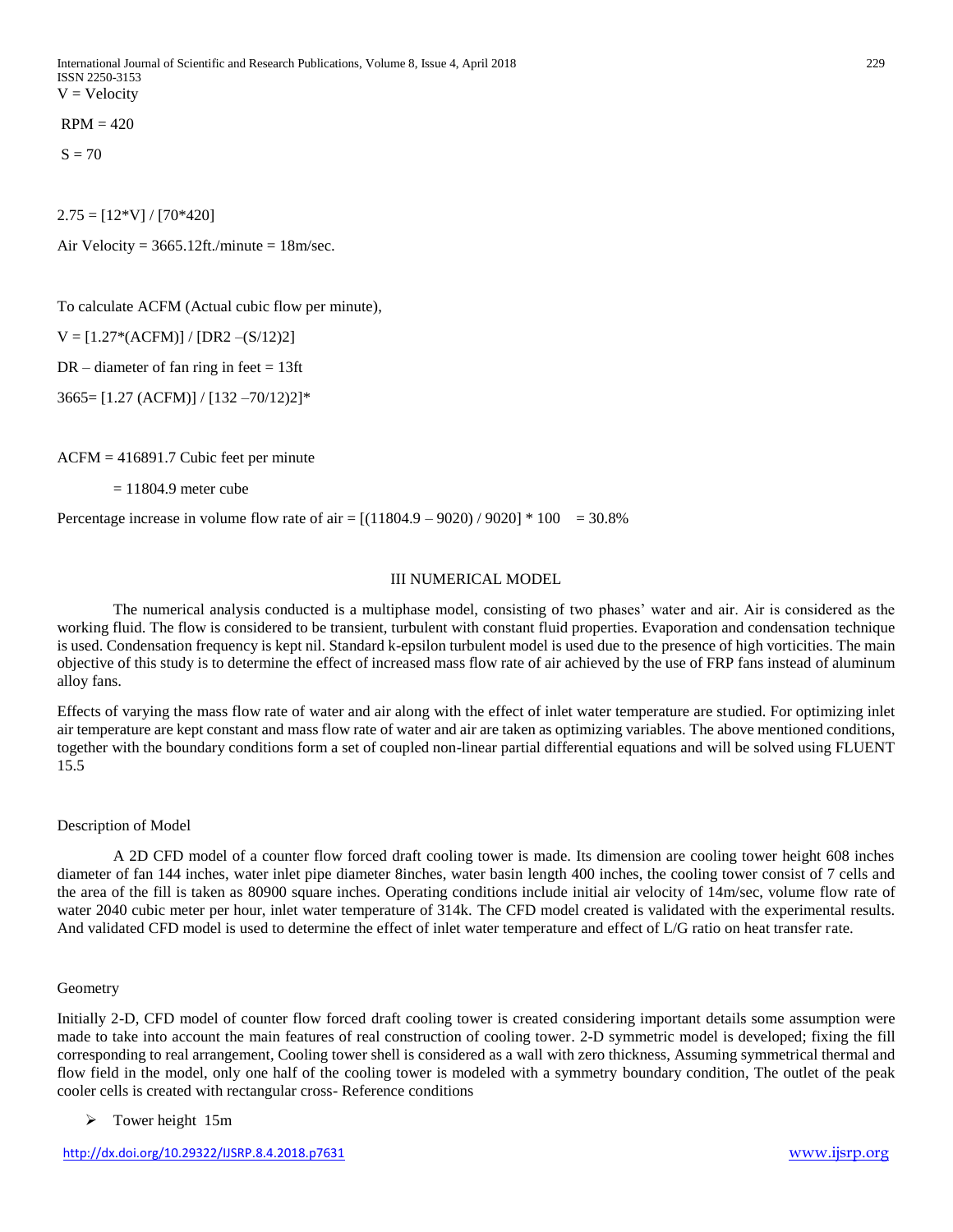- $\triangleright$  Air inlet height 5m, 10m
- $\triangleright$  Fill depth 1 m
- ➢ Tower basin diameter 10 m
- $\triangleright$  Water inlet height 11.5 m
- $\triangleright$  Water flow rate .566 lit/s
- ➢ Water inlet temperature 314K, 316k
- ➢ Ambient air temperature 304K
- ➢ Ambient air humidity 60 %



Fig 1.Geometry

#### Generation of mesh

Much attention is to be paid with mesh quality requirement recommendation in FLUENT 15.5. In order to have an appropriate resolution of the flow field inside the cooling tower the computational domain is defined into a large number of finite volume cells. Different parts are meshed with different element sizing. Fill zone are fine meshed. By using mapped face meshing the model with appropriate element sizing is created. After mesh generation naming of different parts of cooling tower is done. Grid independence study is conducted to ensure quality of the CFD model. Orthogonal quality, skewness, etc. were in the acceptable range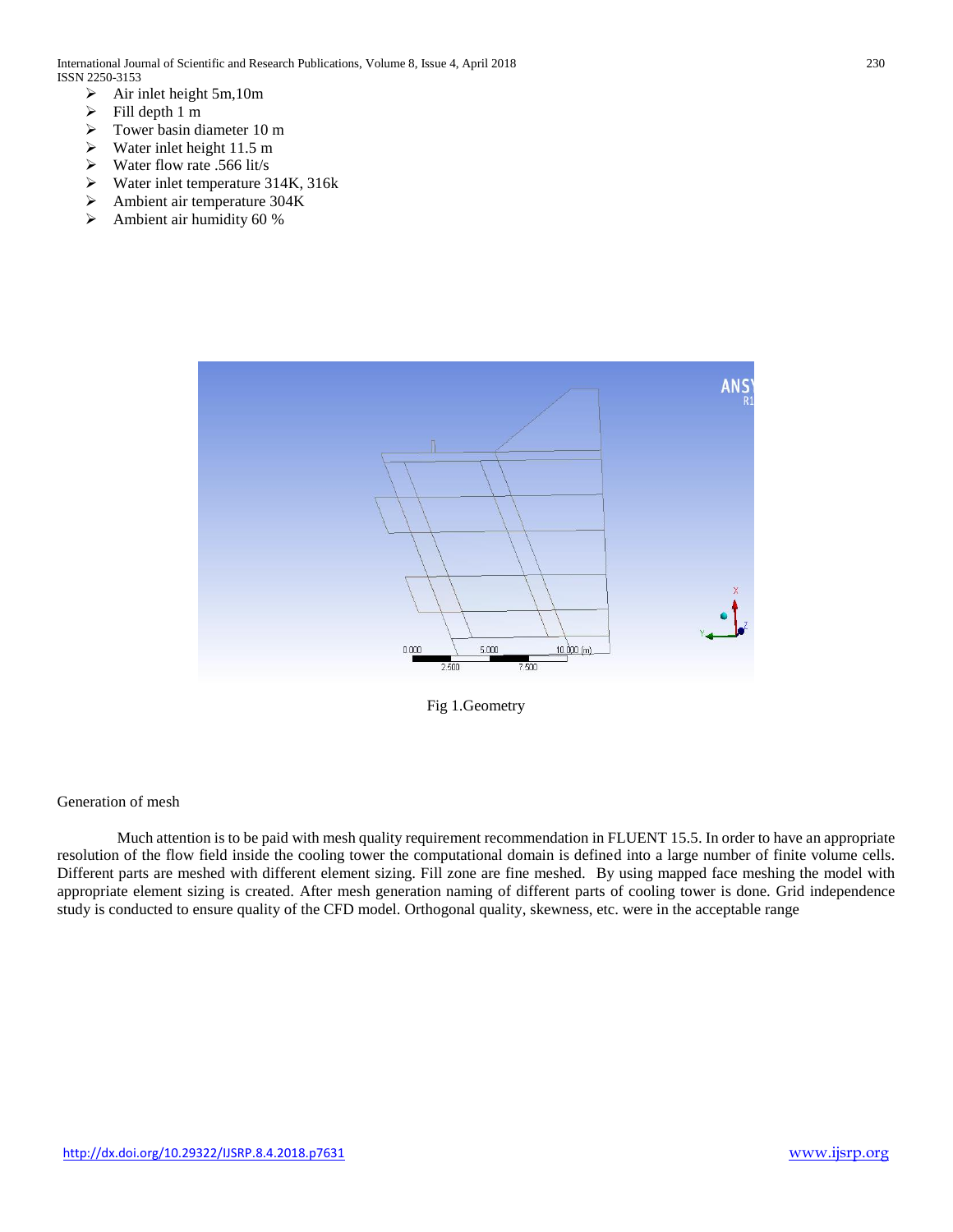

# Fig 2.Meshing

| Sl No  | Case                                                                                                                                |
|--------|-------------------------------------------------------------------------------------------------------------------------------------|
| Case 1 | Initial air mass flow rate of 9020 meter cube per minute and inlet<br>water temperature of 314k                                     |
| Case 2 | Increased air mass flow rate of 11805 meter cube per minute and inlet<br>water temperature of 314k                                  |
| Case 3 | Initial air mass flow of 9020 meter cube per minute and inlet<br>temperature<br>Of 316k                                             |
| Case 4 | Increased air mass flow rate of 11805 meter cube per minute and inlet<br>water temperature of 316k                                  |
| Case 5 | Increased air mass flow rate of 11805 meter cube per minute and<br>Mass flow rate of water is reduced to .512 meter cube per minute |

Table 3: Various cases studies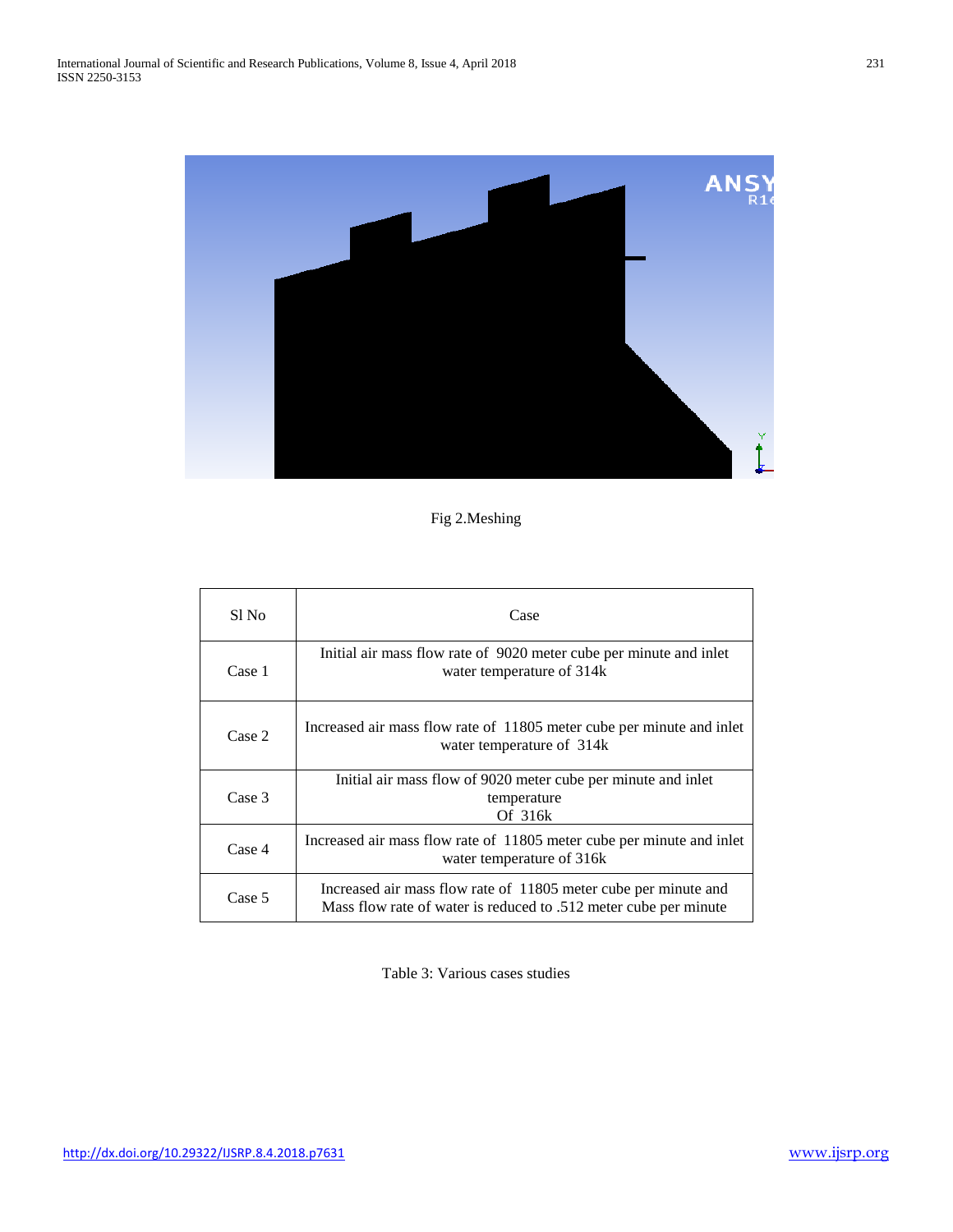International Journal of Scientific and Research Publications, Volume 8, Issue 4, April 2018 232 ISSN 2250-3153







Fig (4) for case 2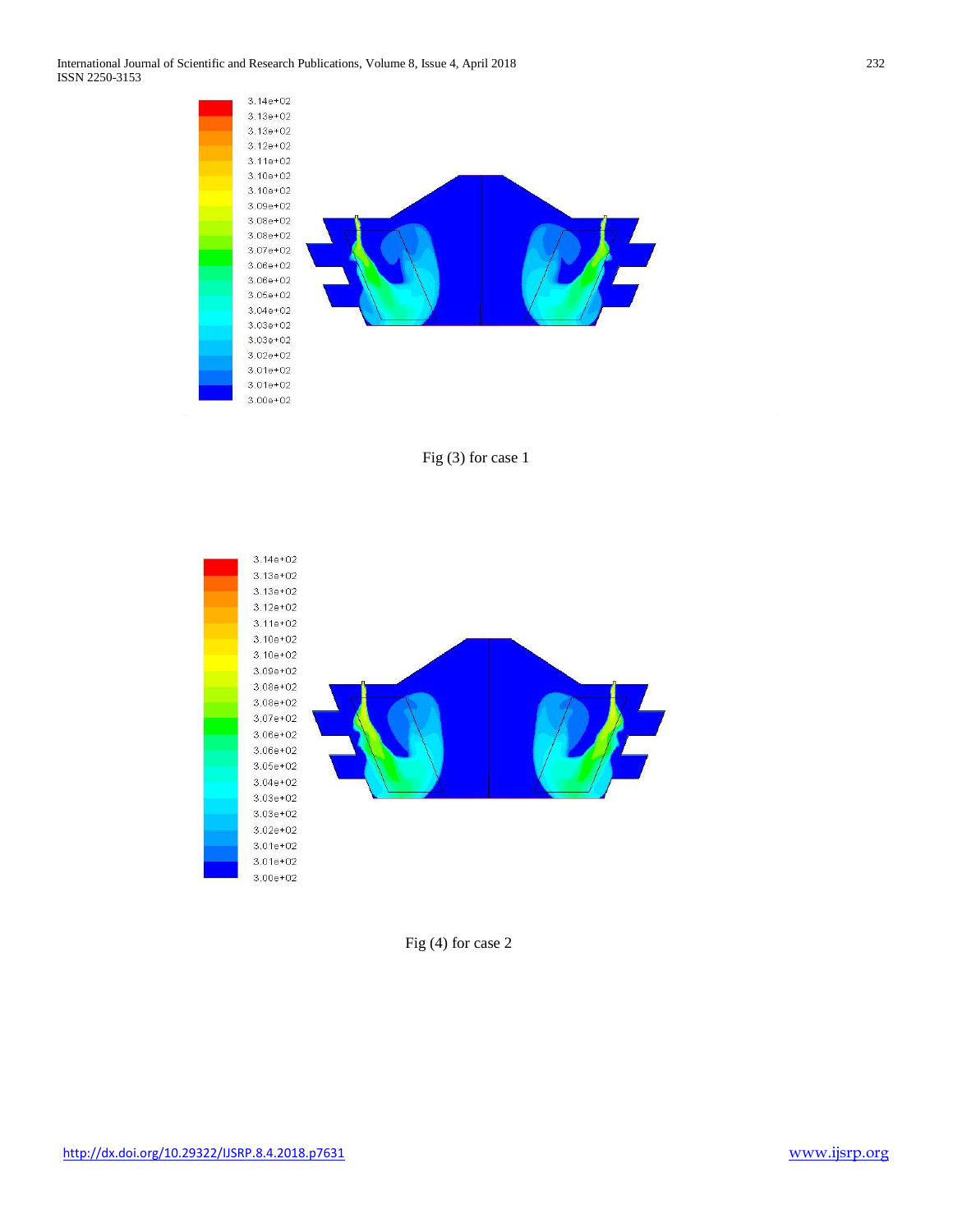

Fig (4) for case 3



Fig (5) for case 4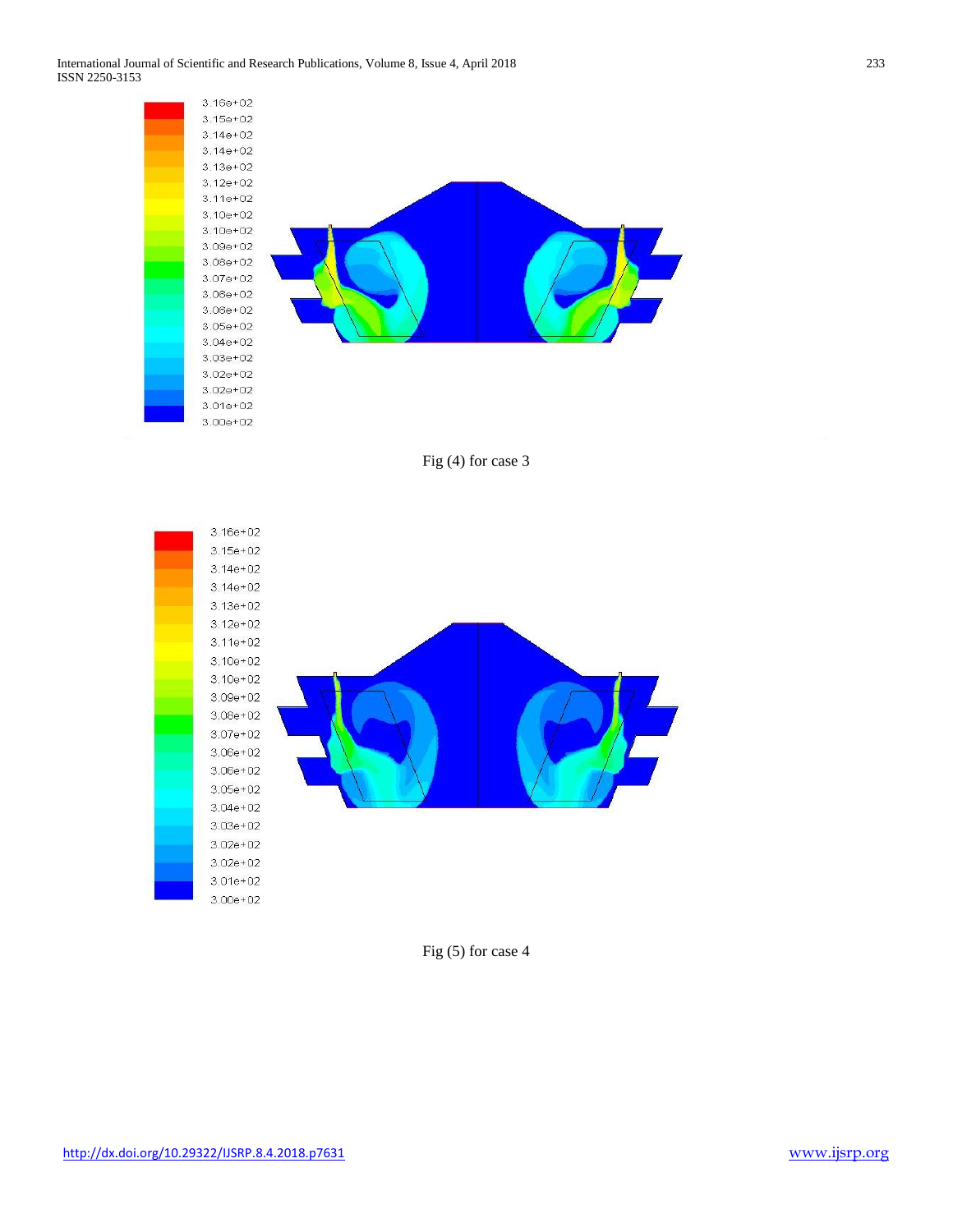

#### IV RESULTS & DISCUSSIONS

The problem was modelled and solved in Ansys Fluent 15.5 and the results obtained are presented in Table 4. The Figure 4 shows the average outlet temperature of cooled water from the cooling tower in each case.

| Sl No  | Case                                                                                                                                | Average water outlet<br>Temperature |
|--------|-------------------------------------------------------------------------------------------------------------------------------------|-------------------------------------|
| Case 1 | Initial air mass flow rate of 9020 meter cube per minute and inlet water<br>temperature of 314k                                     | 306.4k                              |
| Case 2 | Increased air mass flow rate of 11805 meter cube per minute and inlet water<br>temperature of 314k                                  | 304.5k                              |
| Case 3 | Initial air mass flow of 9020 meter cube per minute and inlet temperature<br>Of $316k$                                              | 307.8k                              |
| Case 4 | Increased air mass flow rate of 11805 meter cube per minute and inlet water<br>temperature of 316k                                  | 305.3k                              |
| Case 5 | Increased air mass flow rate of 11805 meter cube per minute and Mass flow<br>rate of water is reduced to .512 meter cube per minute | 303.5k                              |

#### Table 4 Average temperatures for each case

From the Table 4we can see that for case 5 the average water outlet temperature of the cooling tower is minimum and is 303.5 K. This is when the volume flow rate of air is increased by 30% with respect to initial case and mass flow of water is reduced to 0.512 cubic meter per hour.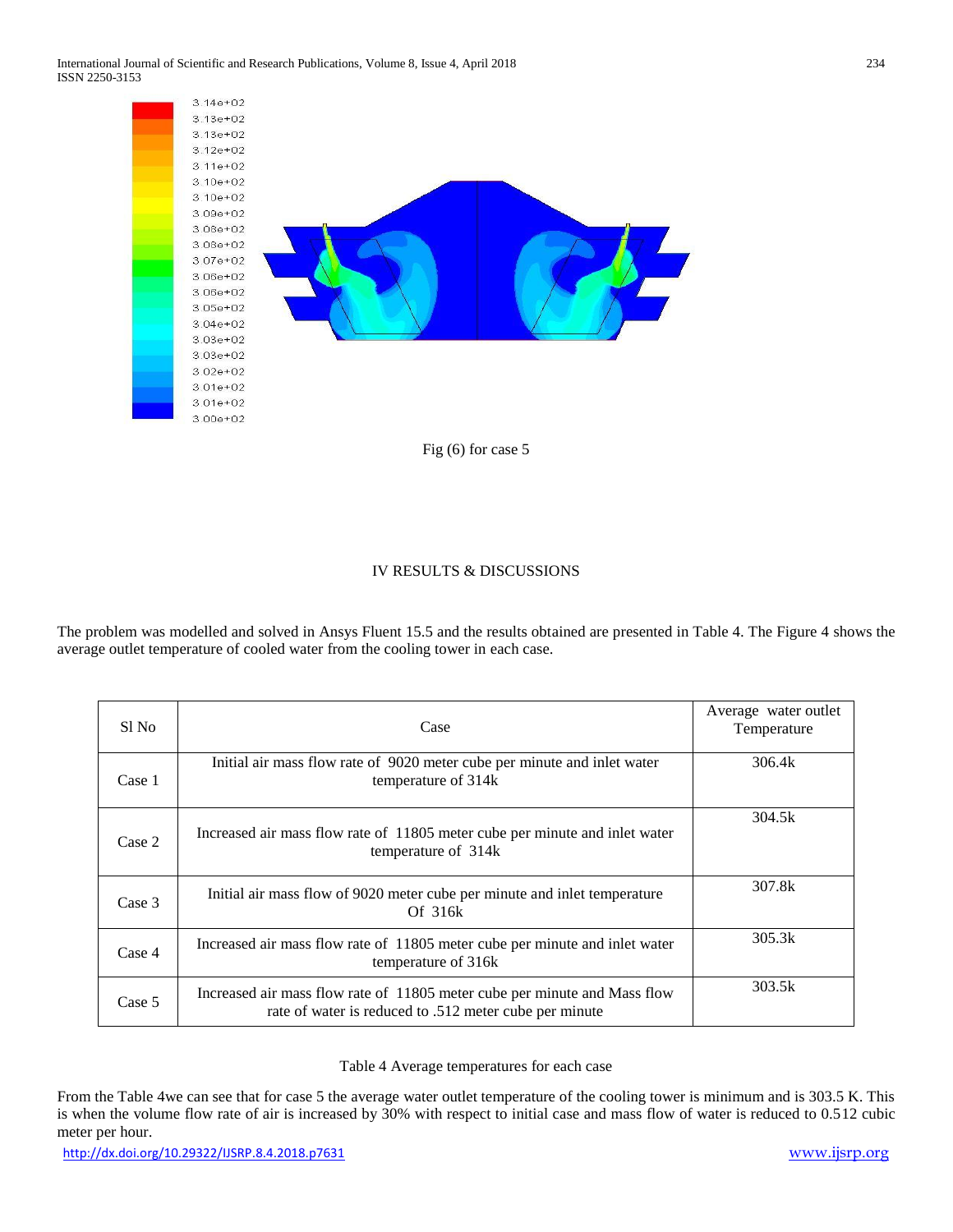International Journal of Scientific and Research Publications, Volume 8, Issue 4, April 2018 235 ISSN 2250-3153

The heat transfer rate of the cooling tower depends on liquid to gas ratio and by optimizing the liquid to gas ratio its performance can be increased. Initially the  $(L/G)$  ratio was 3.25 (in case 1, case 3) and it is reduced to 2.60 (in case 2, case 4, case 5). As the  $(L/G)$ ratio is reduced the amount of air available for each water droplets increases and more amount of heat is transferred from the hot water to air.In case 3 and case 4 the effect of inlet water temperature is studied, in both the cases the Outlet water temperature is increased. So the water inlet temperature is an important factor in cooling tower design .Objective of this experiment was to increase the performance of the cooling tower. Mass flow rate of water and air were taken as the optimizing variables.in case 5 the both the mass flow rate of air and water are varied to improve its performance. Three performance parameters are used to evaluate each case. The parameters considered are:

1. Effectiveness - is the ratio of range, to the ideal range, i.e., difference between cooling water inlet temperature and ambient wet bulb temperature, or in other words it is  $=$  Range / (Range + Approach)

2. Range of cooling towers - Cooling tower range is defined as the temperature difference between inlet water and outlet water temperature

3. Tower characteristic ratio - In a cooling tower, the heat transfer takes place due to two phenomena involving the sensible heat transfer and the evaporative heat transfer. Evaporative heat transfer further involves the mass transfer of water vapor into the air. This cumulative effect of both the heat transfer processes is accounted by tower characteristic ratio

Calculation of performance parameters for each cases:

| Sl no                       | cases   | Effectiveness of cooling tower = $[(T1 - T2)/(T1 - WBT)]*100$ |
|-----------------------------|---------|---------------------------------------------------------------|
|                             | Cases 1 | 65                                                            |
| $\mathcal{D}_{\mathcal{L}}$ | Cases 2 | 83                                                            |
| 3                           | Cases 3 | 57                                                            |
|                             | Cases 4 | 78                                                            |
|                             | Cases 5 | 88                                                            |

Table 5 effectiveness of cooling tower for each case

| Sl no                       | cases   | Range of cooling tower $(T1 - T2)$ |
|-----------------------------|---------|------------------------------------|
|                             | Cases 1 | 7.6                                |
| $\mathcal{D}_{\mathcal{A}}$ | Cases 2 | 9.5                                |
| 3                           | Cases 3 | 8.2                                |
| 4                           | Cases 4 | 10.7                               |
|                             | Cases 5 | 10.5                               |

Table 6 range of cooling tower for each case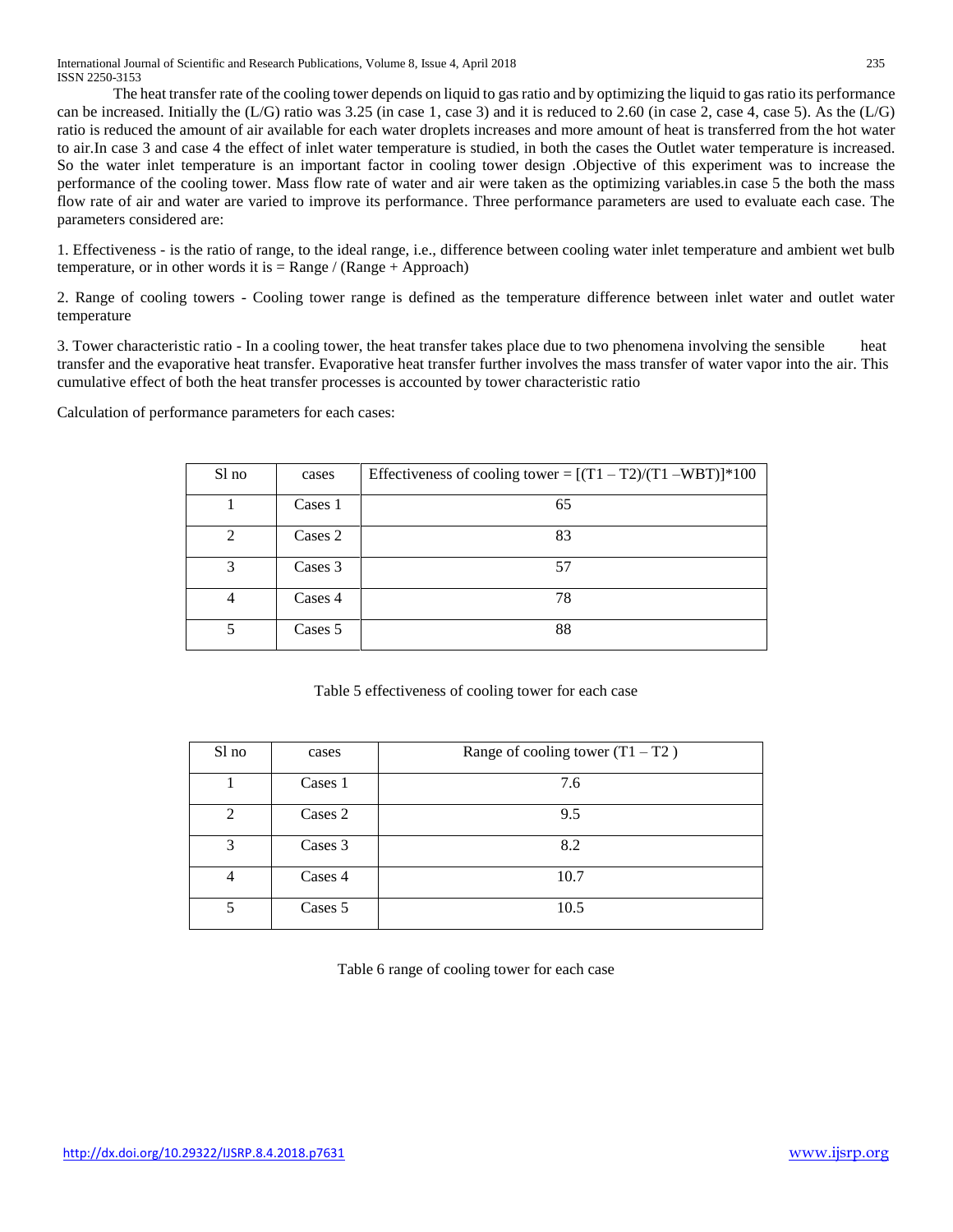| Sl no | cases   | Tower characteristic ratio |
|-------|---------|----------------------------|
|       | Cases 1 | 0.8324                     |
|       | Cases 2 | 1 297                      |
|       | Cases 3 | 0.732                      |
|       | Cases 4 | 1.484                      |
|       | Cases 5 | 2.068                      |

Table 7 tower characteristic ratio of cooling tower for each case

#### IV RESULTS & DISCUSSIONS

The problem was modelled and solved in Ansys Fluent 15.5 and the results obtained are presented in Table 4. The Figure 4 shows the average outlet temperature of cooled water from the cooling tower in each case.

| Sl No  | Case                                                                                                                                | Average water outlet<br>Temperature |
|--------|-------------------------------------------------------------------------------------------------------------------------------------|-------------------------------------|
| Case 1 | Initial air mass flow rate of 9020 meter cube per minute and inlet water<br>temperature of 314k                                     | 306.4k                              |
| Case 2 | Increased air mass flow rate of 11805 meter cube per minute and inlet water<br>temperature of 314k                                  | 304.5k                              |
| Case 3 | Initial air mass flow of 9020 meter cube per minute and inlet temperature<br>Of 316k                                                | 307.8k                              |
| Case 4 | Increased air mass flow rate of 11805 meter cube per minute and inlet water<br>temperature of 316k                                  | 305.3k                              |
| Case 5 | Increased air mass flow rate of 11805 meter cube per minute and Mass flow<br>rate of water is reduced to .512 meter cube per minute | 303.5k                              |

Table 4 Average temperatures for each case

From the Table 4we can see that for case 5 the average water outlet temperature of the cooling tower is minimum and is 303.5 K. This is when the volume flow rate of air is increased by 30% with respect to initial case and mass flow of water is reduced to 0.512 cubic meter per hour.

The heat transfer rate of the cooling tower depends on liquid to gas ratio and by optimizing the liquid to gas ratio its performance can be increased. Initially the  $(L/G)$  ratio was 3.25 (in case 1) and it is reduced to 2.60 (in case 2). As the  $(L/G)$  ratio is reduced the amount of air available for each water droplets increases and more amount of heat is transferred from the hot water to air.In case 3 and case 4 the effect of inlet water temperature is studied, in both the cases the Outlet water temperature increases and effectiveness, range is reduced. So the water inlet temperature is an important factor in cooling tower design .Objective of this experiment was to increase the effectiveness and mass flow rate of water and air were taken as the optimizing variables.in case 5 the both the mass flow rate of air and water are varied to improve its performance

#### VI CONCLUSION

The CFD analysis showed that by increasing the mass flow rate of air the performance of cooling tower can be improved. All the performance parameters such as cooling water range, effectiveness, tower characteristic ratio has increased. The increase in the effectiveness of cooling tower was about 20%. When the  $(L/G)$  ratio was reduced from 3.25 to 2.60. The outlet temperature of cooled water is reduced to 2k. The effect of inlet water temperature on the performance of cooling tower was studied keeping other parameters such as mass flow rate, injection height, and fill area constant it was found that effectiveness is reduced by 8%. The effect of water mass